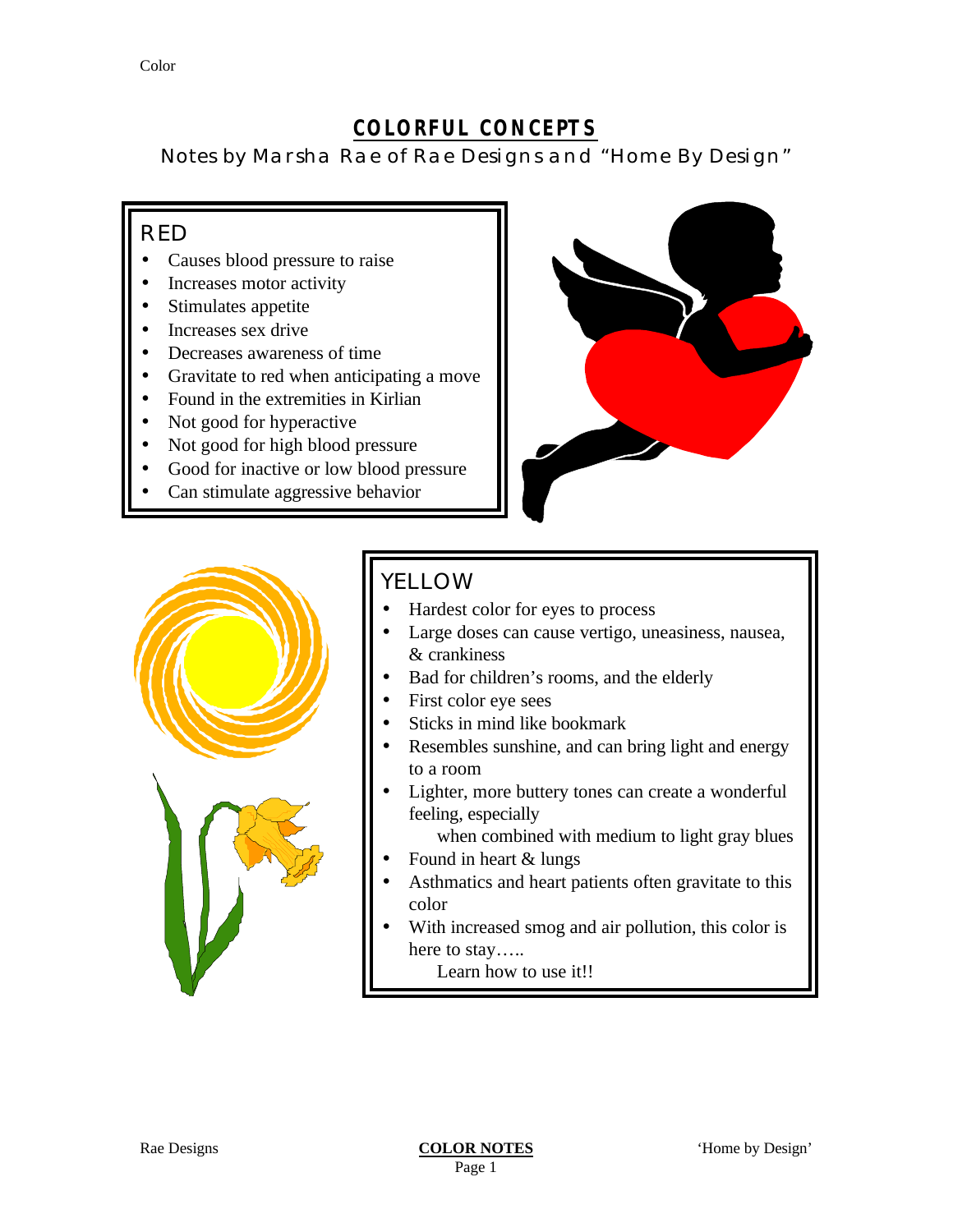### BLUE

- Creates sense of trust or trustworthiness
- Great for job interview
- Vast difference between cool and warm
- Great as accent color
- Not good as major color
- Color of perception
- Eyes and Ears in Kirlian
- Medium to light (warm!!!) are calming colors
- Great for study halls
- Great for children's rooms
- DO NOT CROSS KEYS!!!!
- Can be found in all palettes Especially Nurturing & Romantic





# GREEN

- Darker tones color of prosperity Bel Aire hotel
- Most welcoming of all colors
- Helps adjust to change Children - move Parents losing home Foreign students Foster children
- Color of communication
- Many classrooms and study hall
- Also a calming color restful
- Can add by using plants
- Cooler tones seem richer
- Great foil for darker, saturated colors such as aubergine, burgundy
- Most often omitted from palette
- Usually needs to be opposite key
- Found in all moods, but dominant often in Healing and Nurturing